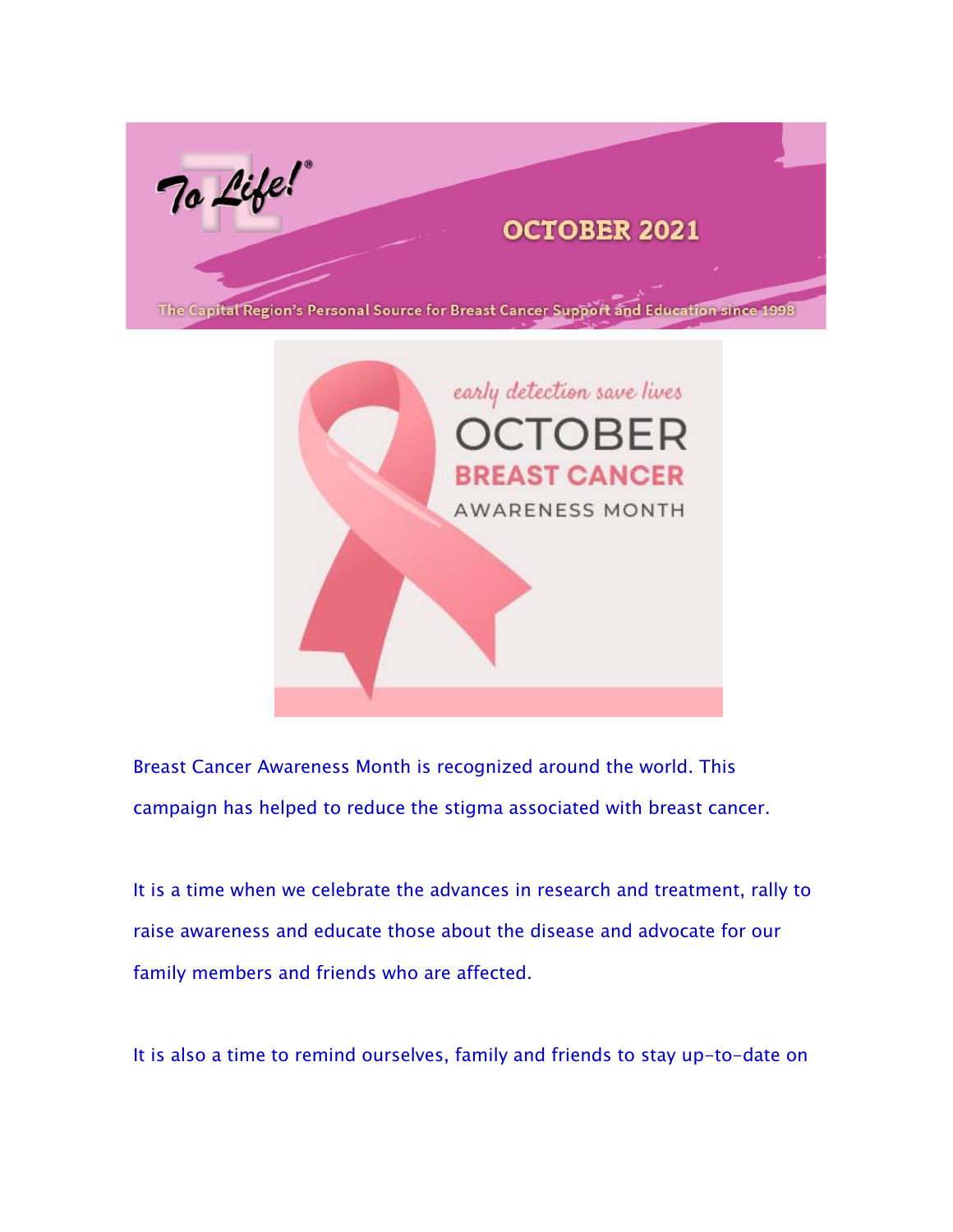screenings and to assess and revise our own health habits. Living a healthy lifestyle can directly impact the chances of being diagnosed with cancer.

Join in with To Life! on these events. It's for a good cause:

#### [Pink Mile Challenge](https://tolife.us5.list-manage.com/track/click?u=241d59b897b4121e9d2e15914&id=c0d320e6f0&e=14acf428be)

A Virtual 5K taking place around the Capital Region throughout October. Click above link for more information.

#### [Moonlight Soiree](https://tolife.us5.list-manage.com/track/click?u=241d59b897b4121e9d2e15914&id=7a1f9b0212&e=14acf428be)

A Virtual Fundraiser on October 26. Presenting the community advocate award to Patricia Tobin of Patricia Tobin Fine Jewelry. Dazzling online silent auction starts October 22 featuring art created by Survivors along with amazing auction items donated by local businesses, restaurants and friends. Free to view presentation and to participate in auction. Click above link for more information.

Pink Card Campaign ~ look for "I Support To Life!" pink cards at local businesses and make a pledge to show your support for Breast Cancer Awareness!



#### Educational and Mindfulness Events:

*Monday, October 18 - live Zoom - 2 sessions 8:00 am and 6:00 pm - Fran Weiss, MS RDN CDN, of Hannaford will give a 20 minute talk about "The Mediterranean Lifestyle Diet" covering nutrition and modifiable interventions for breast cancer risk reduction and overall optimal health for survivors and their families. Sign up to learn more about what "the forgotten nutrient" is yet is perhaps the most important nutrient of all!*

*Sign up by emailing* [sabbuhl@tolife.org](mailto:sabbuhl@tolife.org) *no later than Saturday, October 16. All participants can receive a free Hannaford fanny pack with bonus coupons inside!*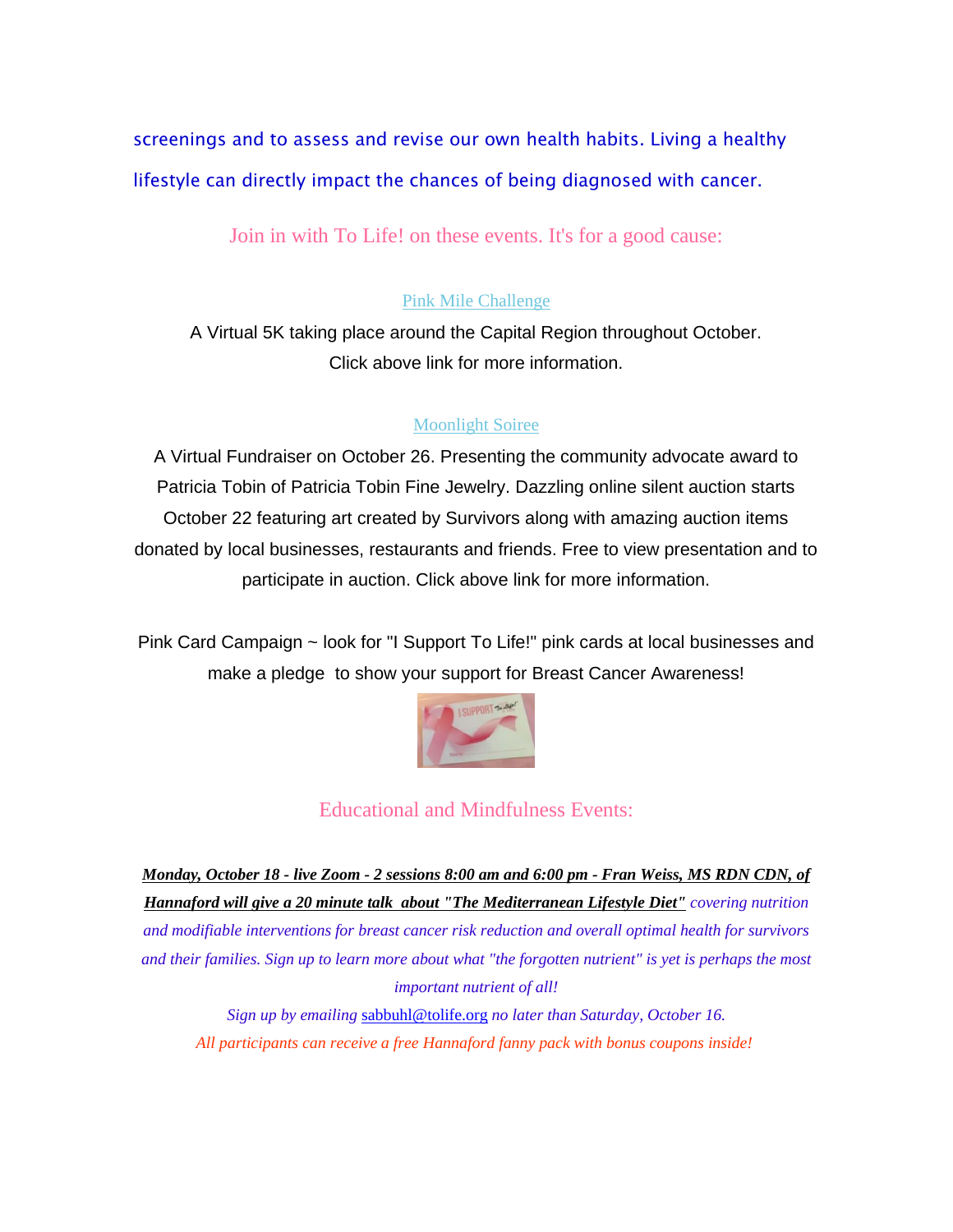*[Resilience & Empowerment: Making Myself Through the Fire -](https://tolife.us5.list-manage.com/track/click?u=241d59b897b4121e9d2e15914&id=0bbc014ba2&e=14acf428be) A Guided Meditation with Melissa Hurt of Integrative Studio - an on demand recorded session. Click title for access.*

*[20 Minute Strong Yoga Practice Staying on the Floor](https://tolife.us5.list-manage.com/track/click?u=241d59b897b4121e9d2e15914&id=380ff36f19&e=14acf428be) - with Melissa Hurt - an on demand recorded session. Click title for access.*

*October 26 - 1:00 - 3:00 pm Free Mammogram Screenings* for the uninsured ages 40 - 64 at Ellis Medicine. Pre-registration required at 518-770-6816 by October 18th or email Lesley at [montenaroL@ascension.org](mailto:montenaroL@ascension.org).

*Knowledge is power.*

[Click here for information about breast cancer.](https://tolife.us5.list-manage.com/track/click?u=241d59b897b4121e9d2e15914&id=dccb98faa3&e=14acf428be)



### **Support Groups Continue Virtually via Zoom**

#### **Newly Diagnosed Support Group**

Thursday, October 28 at 6:00 pm.

Please email Melanie McCulley at **[mmcculley@tolife.org](mailto:mmcculley@tolife.org)** to connect with this group.

#### **Bilingual Support Group**

Tuesday, October 12 at 6:30 pm. Please email [Carmen Rodriguez](mailto:ccarmenrod@hotmail.com) at [crodriguez@tolife.org](mailto:crodriguez@tolife.org) to connect with this group.

#### **Saratoga Support Group**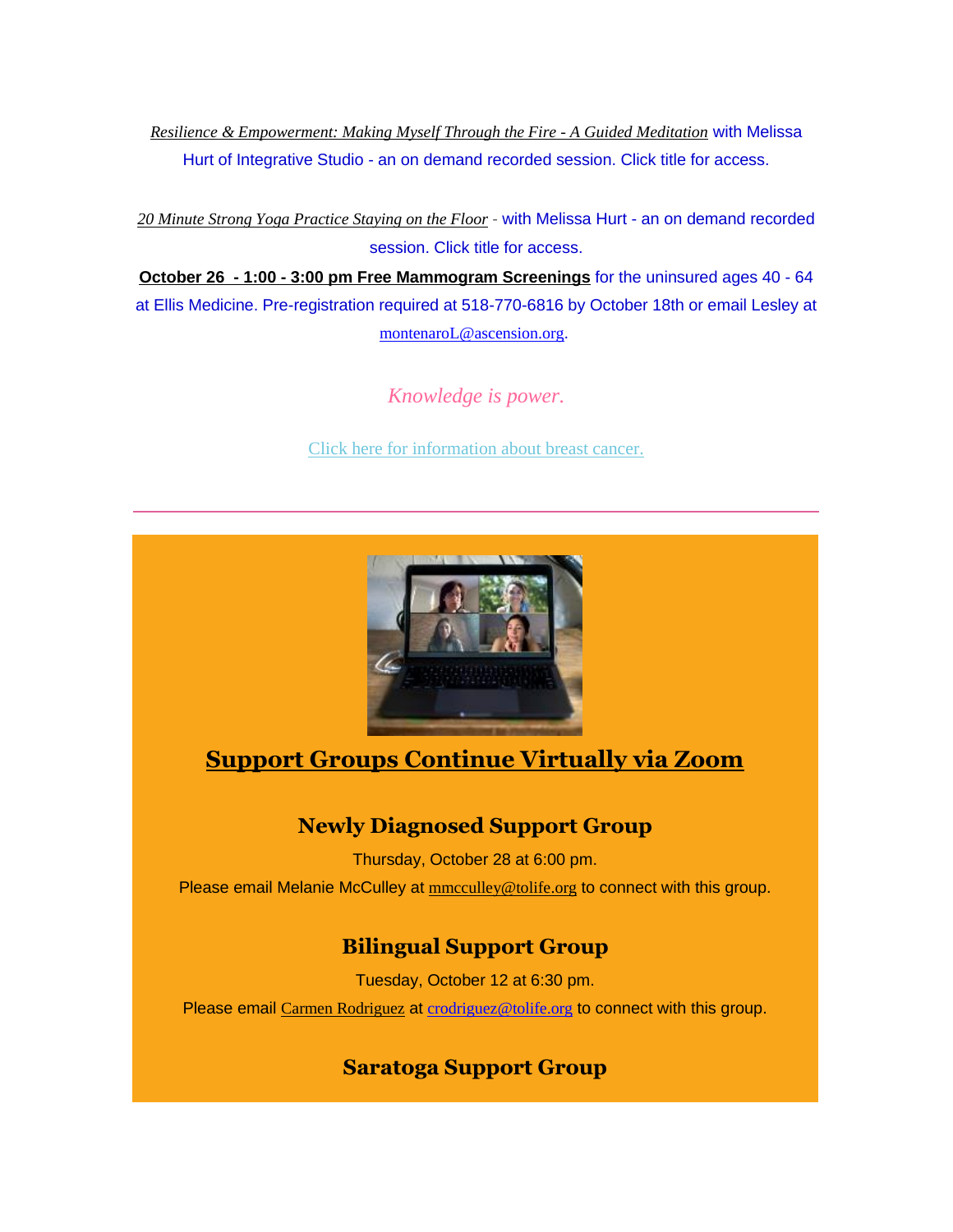Tuesday, October 19 at 5:30 pm.

Please contact Jen Baldwin at [jbaldwin1@saratogacare.org](mailto:jbaldwin1@saratogacare.org) to connect with this group.

#### **MetaThriver Support Group**

Wednesday, October 20 at 6:30 pm. Please email Melanie McCulley at [mmcculley@tolife.org](mailto:mmcculley@tolife.org) for information on this group.

#### **Young Survival Coalition**

Active on Facebook, and with meetups, for women diagnosed with breast cancer under 40 years of age.

Please email Melanie McCulley at  $\text{mmculley@tolic.org}$  to be connected with this group.

*The To Life! support group program is sponsored in part by New York State Department of Health.*



**Shop the To Life! Boutiques We offer the convenience of shopping online or in person.**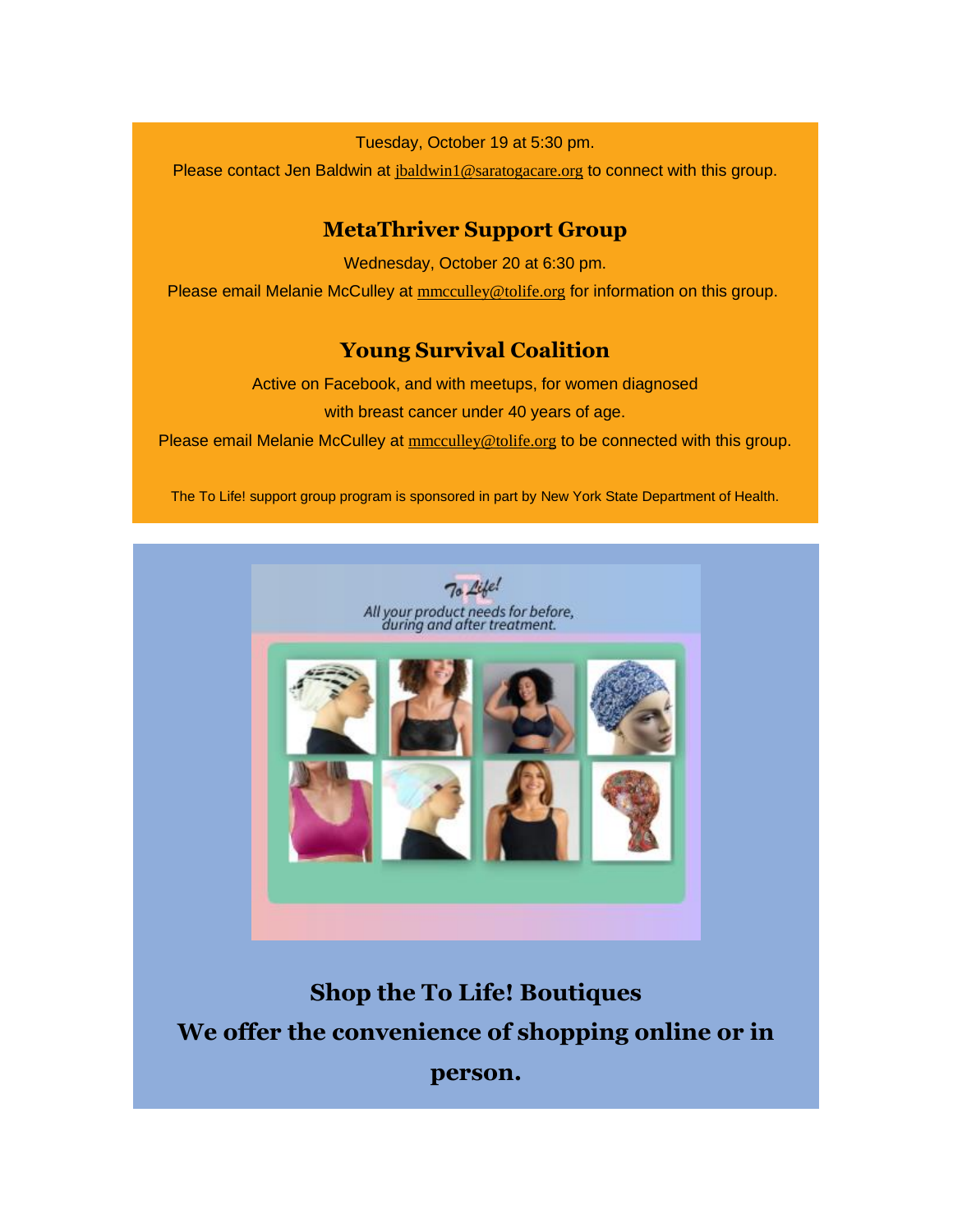Prefer in person? Make an appointment today by calling 518-439-5975.

# October Special  $\sim$  free shipping on all online orders!

**(No coupon codes required)**

**Did you know that following breast surgery, women unknowingly wear a bra band size too small. Often they think that wearing a smaller sized band will help keep the bra in place even without breast tissue. Unfortunately, the small size only ends up causing the cups to be in the wrong position and the bra to "ride up". Fit is critical. We encourage you to call (518-439-5975) and talk with one of our certified post mastectomy fitters to ensure the best bra fit and size to meet your needs.**

### CLICK [HERE TO](https://tolife.us5.list-manage.com/track/click?u=241d59b897b4121e9d2e15914&id=25f53d43aa&e=14acf428be) [SHOP THE ONLINE](https://tolife.us5.list-manage.com/track/click?u=241d59b897b4121e9d2e15914&id=eacd52e7b9&e=14acf428be) STORE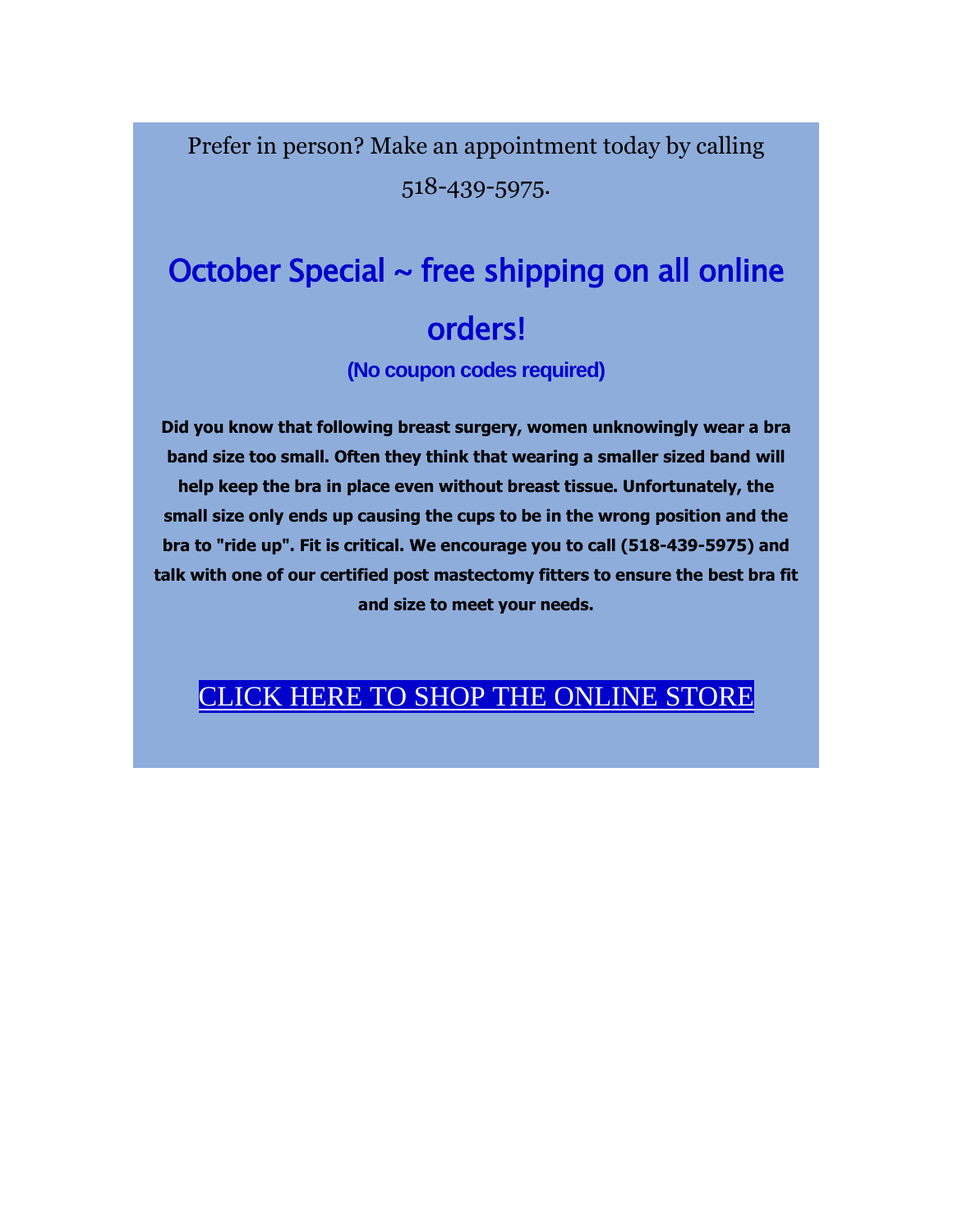

#### **Nutrition for Immune Health**

Our immune system protects the body from harmful substances or germs that could make us sick. It's made up of various organs, cells and proteins. Breast cancer treatments, such as chemotherapy, surgery and some forms of radiation therapy can suppress or weaken your immune system. Consider the following suggestions to support your immune health:

1. **Eat from the Rainbow!** By eating brightly colored fruits and vegetables, you are taking in important antioxidants to help neutralize free radicals, which are molecules produced when your body breaks down food or when you're exposed to carcinogens such as tobacco, smoke or radiation

2. **Vitamin C** can help minimize cold and flu like symptoms and possibly reduce the risk of infections. Good sources are citrus, kiwi, papaya, bell peppers, cruciferous veggies, berries, cantaloupe and greens

3. **Vitamin D**, in addition to supporting the immune system, is important for healthy bones, teeth and muscles. Good sources are fortified foods such as orange juice and breakfast cereals, dairy, salmon, sardines and eggs

4. **Zinc** helps to metabolize nutrients, maintain your immune system and helps the growth and repair body tissues. Good sources are meat, shellfish, legumes, seeds and nuts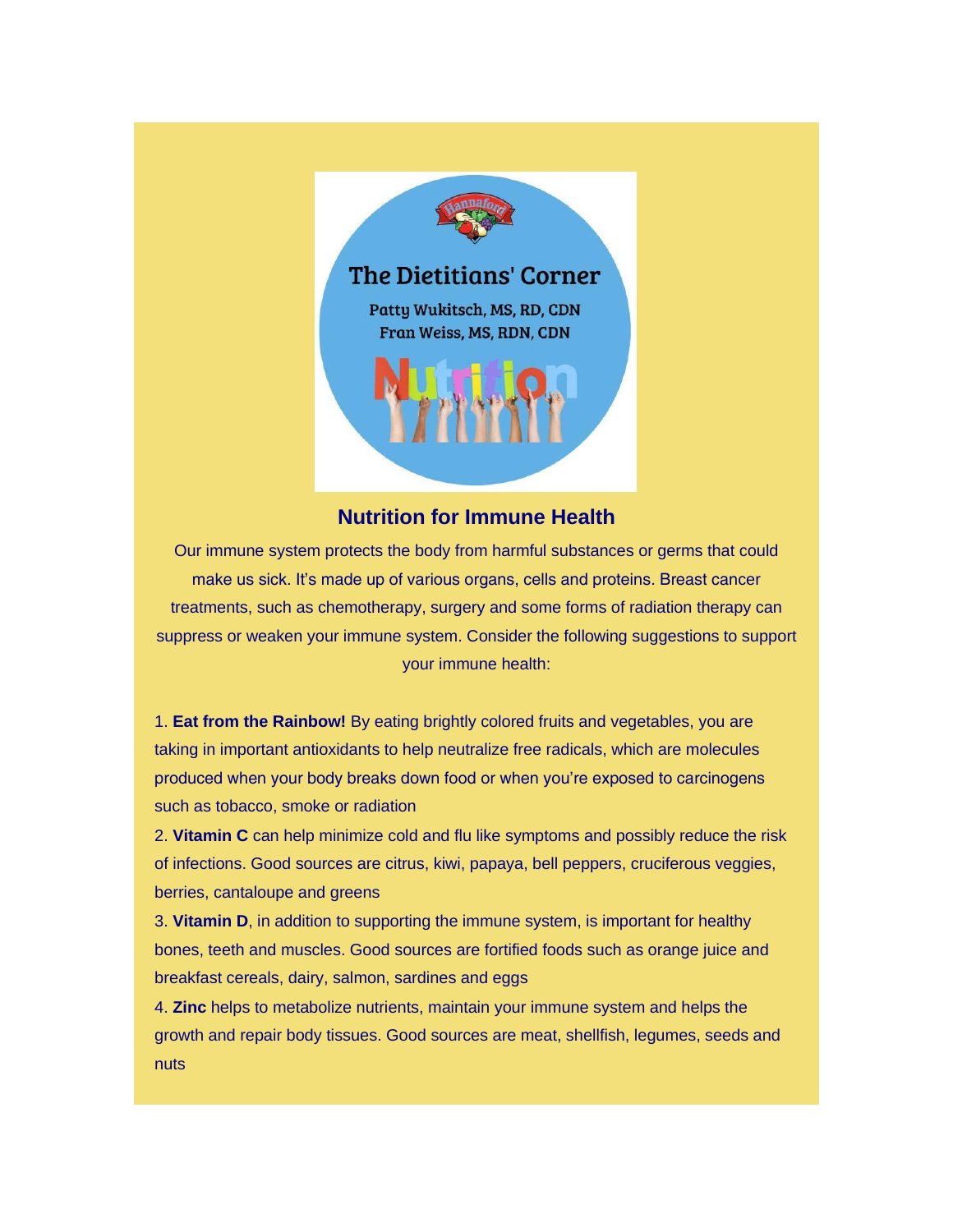5. **Did you know that over 70% of the immune system is in the gut?** This is a good reason to be sure to take in foods known as **probiotics**, which are the healthy bacteria in our digestive tract vital to proper development of the immune system. Some good food sources are yogurt with live cultures, kefir, and fresh sauerkraut (unpasteurized) **6. Prebiotics** are nondigestible food ingredients that stimulate the growth and/or activity of beneficial microorganisms already in our gut. Food sources are whole grains, onions, garlic and bananas, to name a few.

#### *[Click here for more information on](https://tolife.us5.list-manage.com/track/click?u=241d59b897b4121e9d2e15914&id=98021fbff8&e=14acf428be)*

*Improving Your Digestive Health: [A Closer Look at Probiotics and Prebiotics](https://tolife.us5.list-manage.com/track/click?u=241d59b897b4121e9d2e15914&id=98021fbff8&e=14acf428be)*





#### [Click here for Colorful Veggie Slaw recipe](https://tolife.us5.list-manage.com/track/click?u=241d59b897b4121e9d2e15914&id=369f44bf90&e=14acf428be)



Did you also know that our Hannaford Dietitians are holding monthly FREE virtual classes on a variety of topics from Heart Health to Meal Planning and more? Check out our event website and sign up

today! www[.hannafordnutrition.eventbrite.com](https://tolife.us5.list-manage.com/track/click?u=241d59b897b4121e9d2e15914&id=c62d1154d0&e=14acf428be)

Please feel free to reach out to Patty or Fran with your specific questions. They are wonderful resources!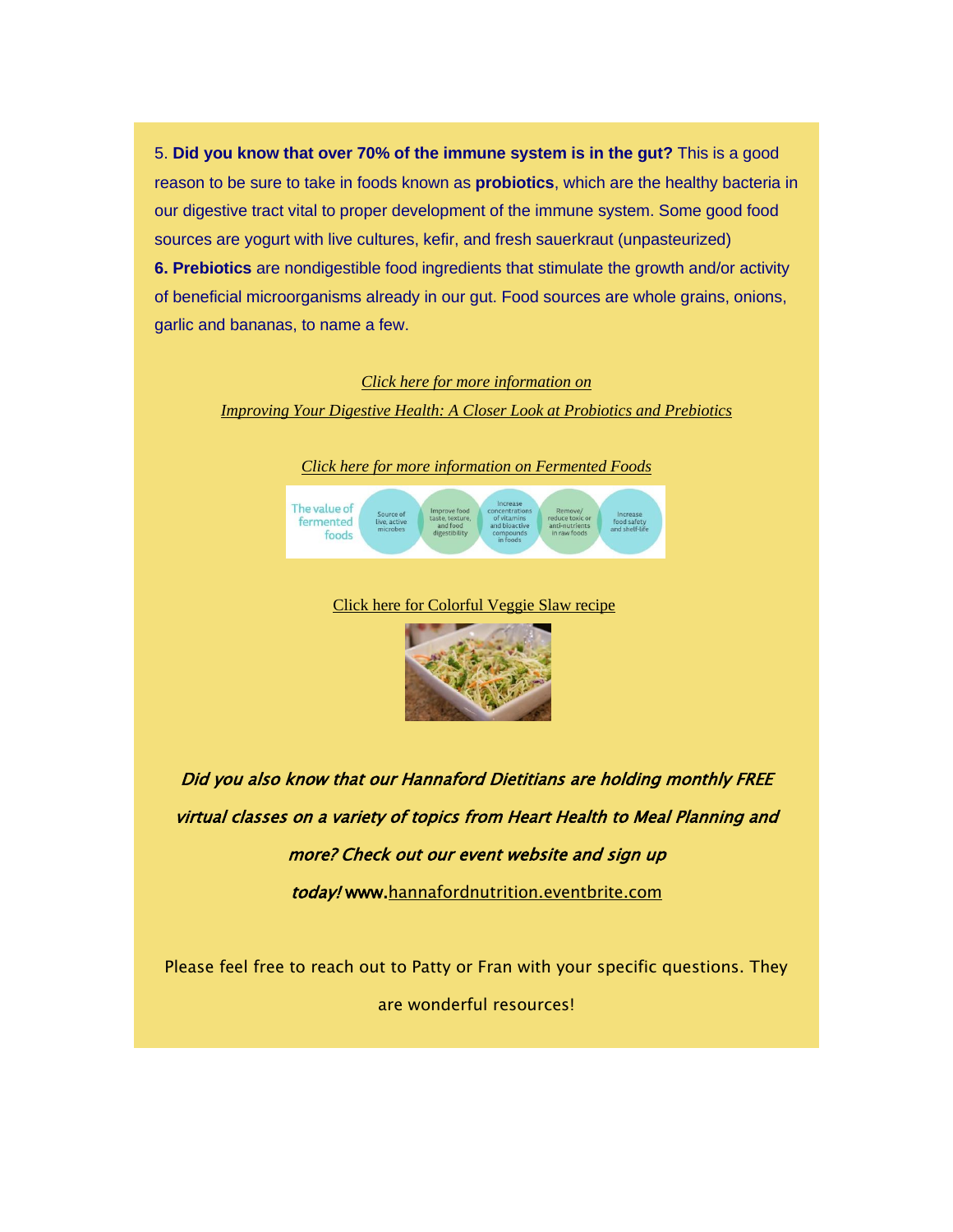Patty can be reached at pwukitsch@hannaford.com Fran can be reached at [frances.weiss@hannaford.com](mailto:frances.weiss@hannaford.com)



#### [Women's Health Conference Series](https://tolife.us5.list-manage.com/track/click?u=241d59b897b4121e9d2e15914&id=fa8cee8429&e=14acf428be)

Our 11th year hosting this important educational event featuring the latest research, treatment and trends in breast cancer. This year we will provide four programs virtually via Zoom starting in November and throughout December concluding in January. [Click here](https://tolife.us5.list-manage.com/track/click?u=241d59b897b4121e9d2e15914&id=1e4a17330e&e=14acf428be) for details on topics and speakers and to register.

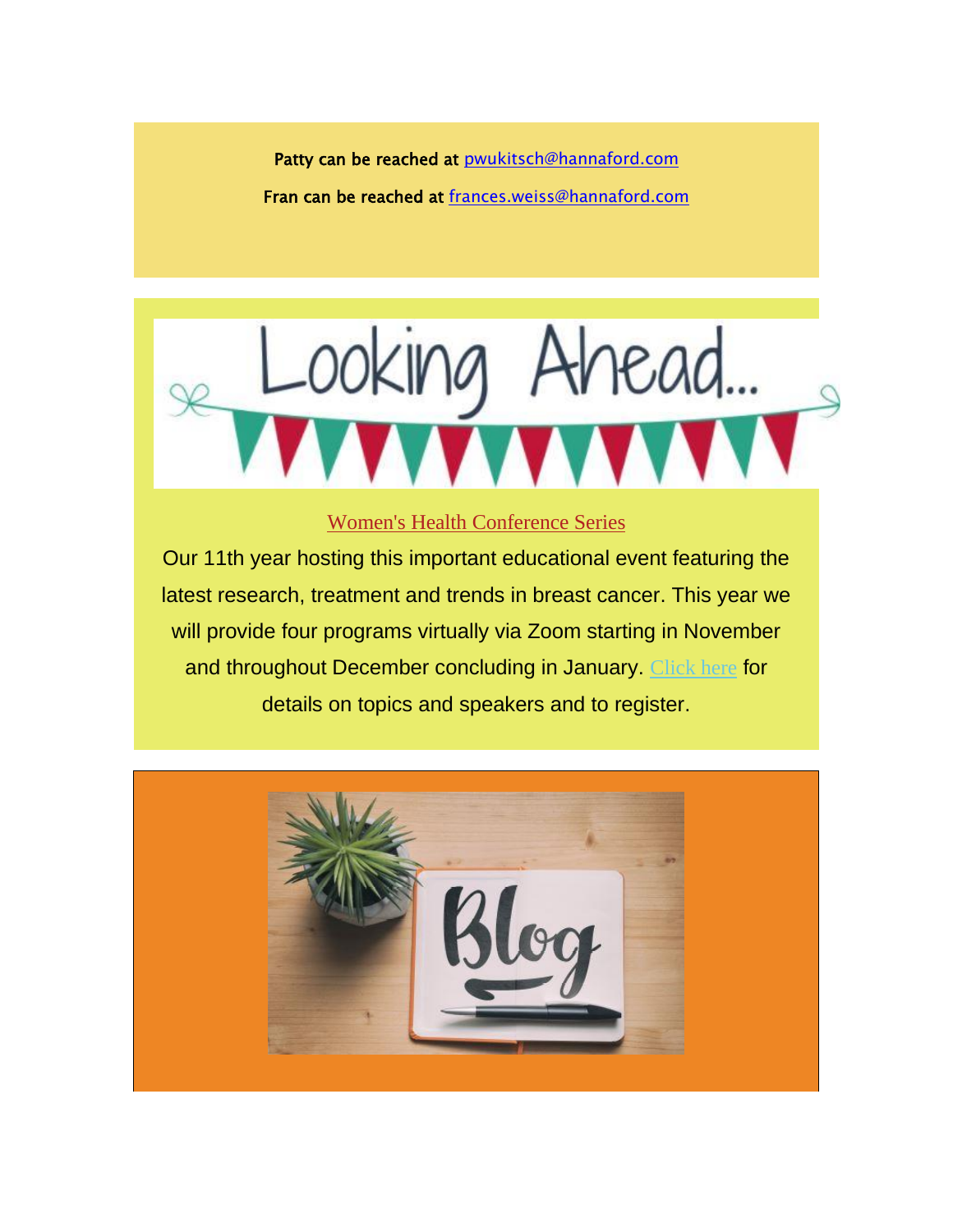To Life! has an extensive collection of blog articles on our website. Here are a few highlights:

Lumpectomy - [7 Things to Know](https://tolife.us5.list-manage.com/track/click?u=241d59b897b4121e9d2e15914&id=bd03b41005&e=14acf428be)

[Mindfulness Can Alter Brain's Perception of Pain in Cancer Survivors](https://tolife.us5.list-manage.com/track/click?u=241d59b897b4121e9d2e15914&id=64e0fd8ddf&e=14acf428be)

["AI" Aids in Discovery of New Prognostic Biomarkers for Breast Cancer](https://tolife.us5.list-manage.com/track/click?u=241d59b897b4121e9d2e15914&id=0eb4c22f64&e=14acf428be)

# *View [All Blog Posts](https://tolife.us5.list-manage.com/track/click?u=241d59b897b4121e9d2e15914&id=4d1d276c56&e=14acf428be)*





# October 15 is National Mammography Day!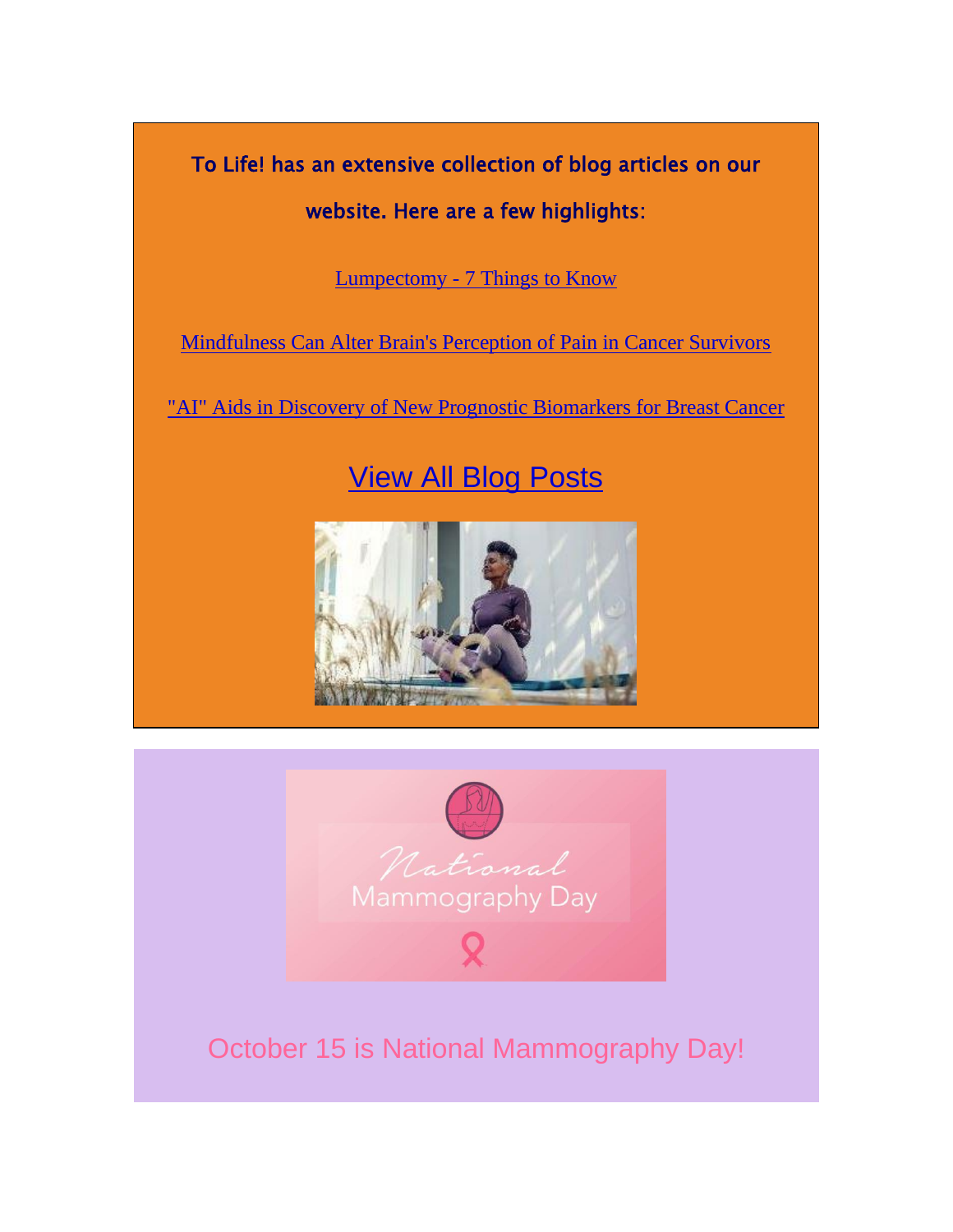# Schedule yours today!

*Mammograms can save lives. Early detection is key. Mammograms are safe and effective. Breast cancer risk increases with age.*

## *Meet some staff from the Delmar Office:*



*Chris Breton - Assistant Director, Alice Dunican and Connie Bannigan - Boutique Fitters and Sue Abbuhl - Outreach Coordinator*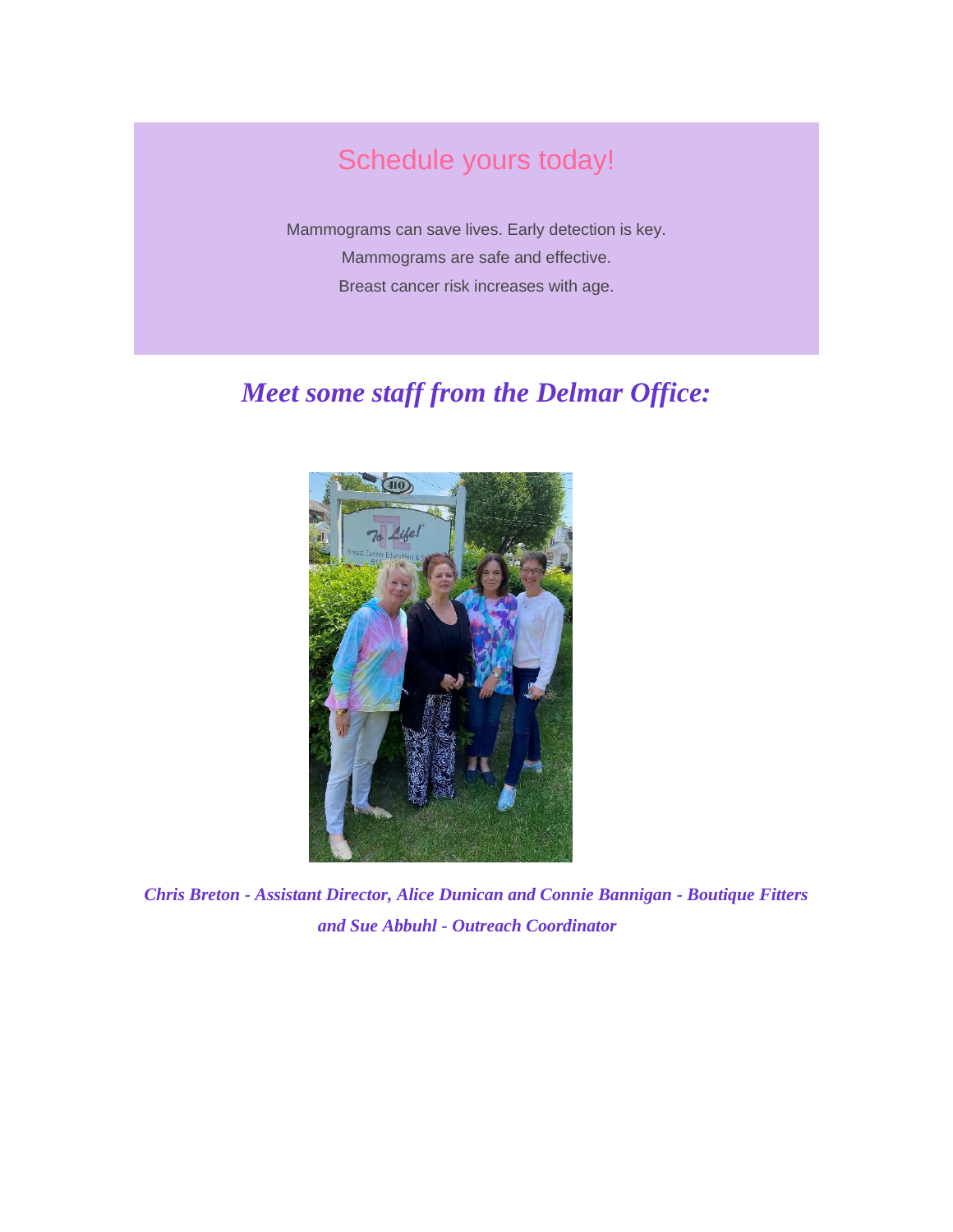

**Here's what you need to know. Click this link:**

[Get the Facts](https://tolife.us5.list-manage.com/track/click?u=241d59b897b4121e9d2e15914&id=3c291a882a&e=14acf428be)

### **To Life's! COVID-19 Update**

For the safety of staff and the immunocompromised clients we serve, please wear a mask upon entering our building whether you're vaccinated or unvaccinated.

Thank you for respecting our guidelines.

*Support and Boutique Services are available*

Please contact us at 518-439-5975 for assistance or to schedule an

appointment.

[M](https://tolife.us5.list-manage.com/track/click?u=241d59b897b4121e9d2e15914&id=e143b40ef3&e=14acf428be)[ORE INFORMATION](https://tolife.us5.list-manage.com/track/click?u=241d59b897b4121e9d2e15914&id=d47506fda6&e=14acf428be)

### **Stay connected with To Life!**

\* Sign up for our monthly e-news by emailing us at  $info@tolife.org$ .

\* Like our Facebook page.